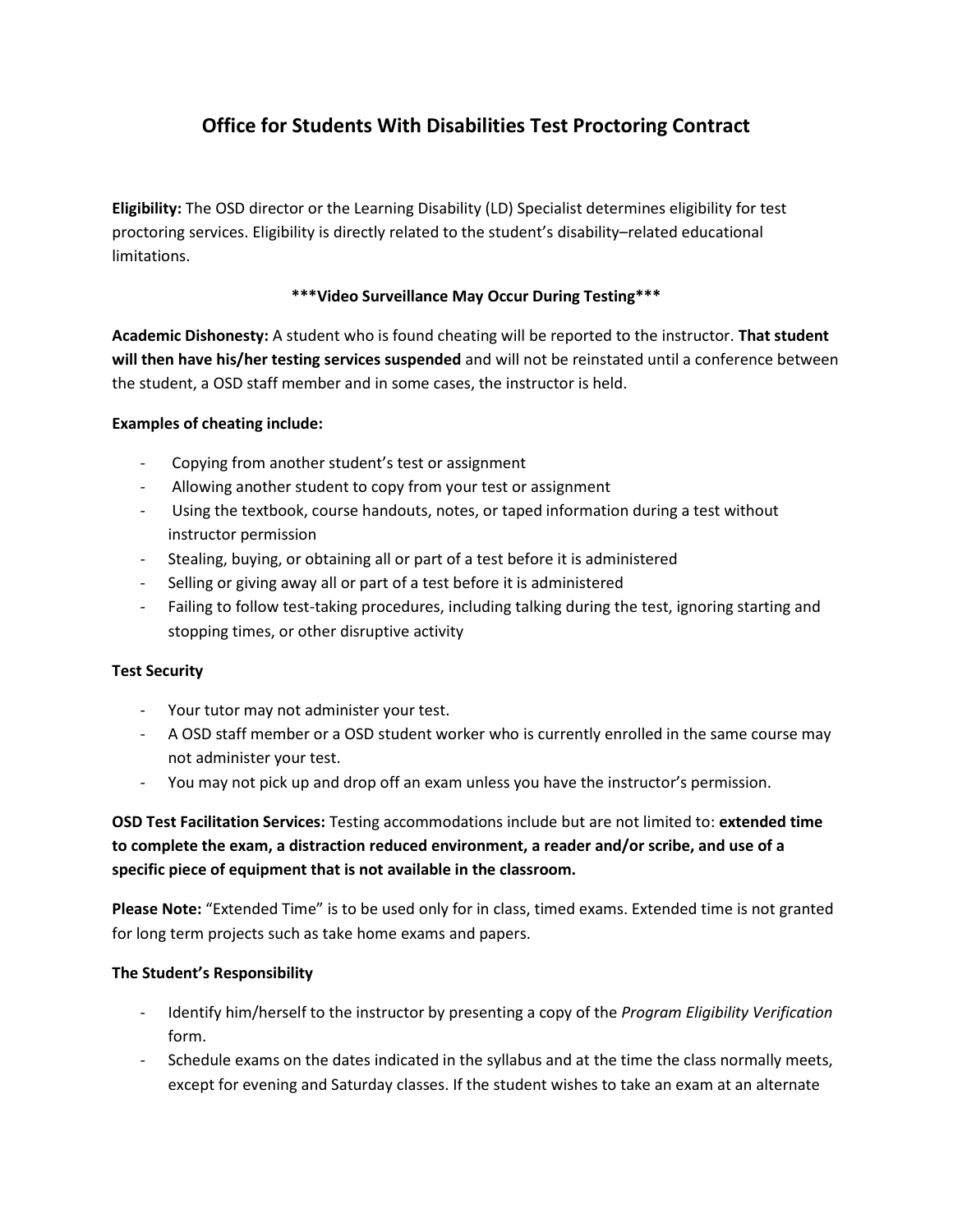day or time, the instructor must first approve this before the exam is administered. **It is your responsibility to contact the instructor and make these arrangements.**

- Remind the instructor to make a copy of the exam available to OSD.
- Provide all appropriate supplies, such as Blue Books, Scantron forms, paper, and writing utensils.

**How to Request Accommodations for Testing:** Requests for testing accommodations can be made by requesting the *Test Accommodation Request Form* **at least 2 days before the exam** is scheduled. It is your responsibility to make an appointment to reserve the test proctoring room (and a reader/scribe if necessary).

**Please Note:** A request that is less than 2 days may result in the instructor not being able to accommodate your needs and/or there may not be room in the test proctoring room for you to take your exam. **It is your responsibility to give OSD and your instructor adequate lead time to fulfill your request.**

One form must be completed for each exam the student plans to take. The OSD staff will complete the upper portion of the form. The student will then give this form to the instructor, who will complete the *Special Instructions Section* of the form and sign it. The instructor will then return this request form, with the exam materials, to our office or mailbox before the exam.

**Please Note: No aides such as calculator, open books, open notes, etc. will be allowed unless the instructor specifically indicates that these items are allowed.**

#### **When It's Test Time**

- **Books, backpacks, purses, bags, cell phones, sidekicks, etc., must be left outside the test proctoring room and the electronic devices must be turned off or on silent mode. This applies to everyone.** Exceptions will be made if they are requested by the instructor and are indicated on the *Special Instructions Section*.
- Regardless of when the student begins taking the exam, the exam will be picked up when the time indicated on the *Test Accommodation Request Form* has elapsed.
- If the date and time indicated in the *Test Accommodation Request Form* has passed, the exam will be returned to the instructor. The test will be held and administered at a later time or date only if the instructor contacts our office to give his/her permission to do so. It is the student's responsibility to contact the instructor.

#### **During the Test**

- Students may not converse with one another while in the test proctoring room. This includes verbal and nonverbal communication.
- **Food or drinks are not permitted in the testing area.** Water is the exception.
- Students taking an exam may not leave the room for any reason unless given permission by a OSD staff member. **Students should take bathroom breaks before the exam begins.**